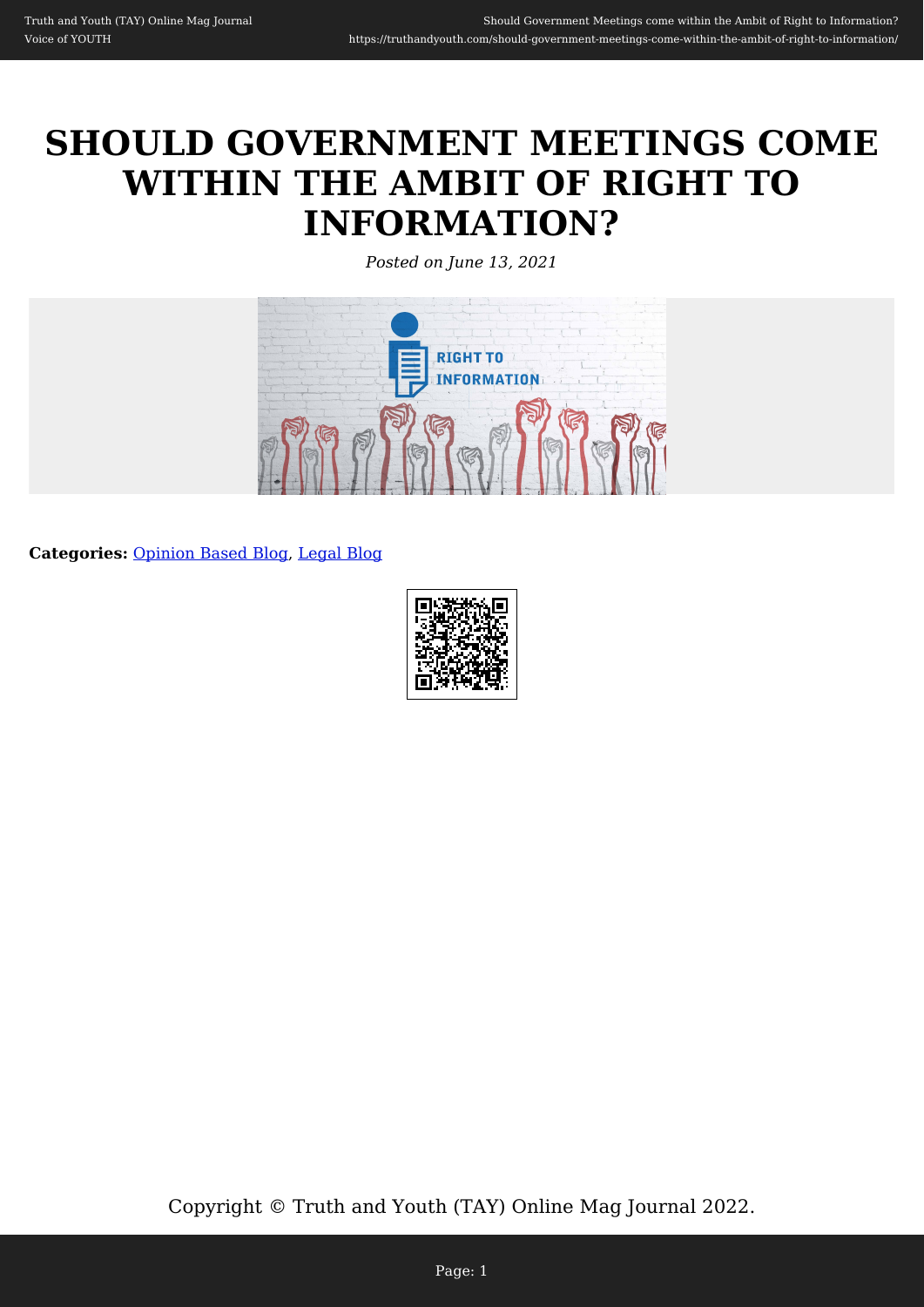**Author: Divyansh Dwivedi,** *2nd year B.BA. LL.B. at Symbiosis Law School, Noida.*

### **INTRODUCTION**

India, being a democratic nation has achieved many praises, but the feud between the openness of a democratic nation and the preservation of secrecy has been a longstanding issue. Some see preservation of secrecy as an imperative aspect of maintaining the respect and trust in the government, while others see transparency as an aspect of fairness to the citizens of a nation. Transparency makes citizens aware about the working of the government and its functioning. One of the pillars of a democratic nation is the wellness of people and a democratic government moulding their ways of ruling according to the people of the nation. Sensitivity of public opinion is primitive in deciding the success of the government in ruling the nation. The conflict has seen a surge in recent times. As a result, the government has received major criticism from the people and media. Questions have been raised on the transparency of the government. Voices of bringing political parties

under Right to Information Act, 2005<sup>th</sup> have been raised to which every government has been reluctant to address the issue at large. Governments act as an intricate link between the citizens of the country and the transparency in thriving of the nation. Hence, the question of bringing government meetings under the ambit of Right to Information is subject to discussion.

## **AN OVERVIEW OF THE ISSUE**

Right to Information Act, 2005 is an act passed by the Parliament of India that regulates the policy of citizens "right to information (RTI)". Under this act, citizens can request for information from a public authority i.e. a body of government. The act mandates the public

authorities to reply within 30 days<sup> $\Omega$ </sup>. The Right to Information Act was enacted on the ideology of maintaining the transparency of the public authorities and their prospective approach towards the future. The idea was to make people confide in the working of the public authorities, empowering citizens and having accountability in the working of the Government. It has proven as a tool of ensuring the benefit of the citizens by keeping transparency in the majority of Governmental institutions. In June 2013, the Central

Information Commission  $(CIC)^{\omega}$  ruled that the political parties will come under the ambit of public authorities. The judgement was subjected to a lot of discussions. CIC stated that the working of political parties affect the day to day life of the citizens. Furthermore, fund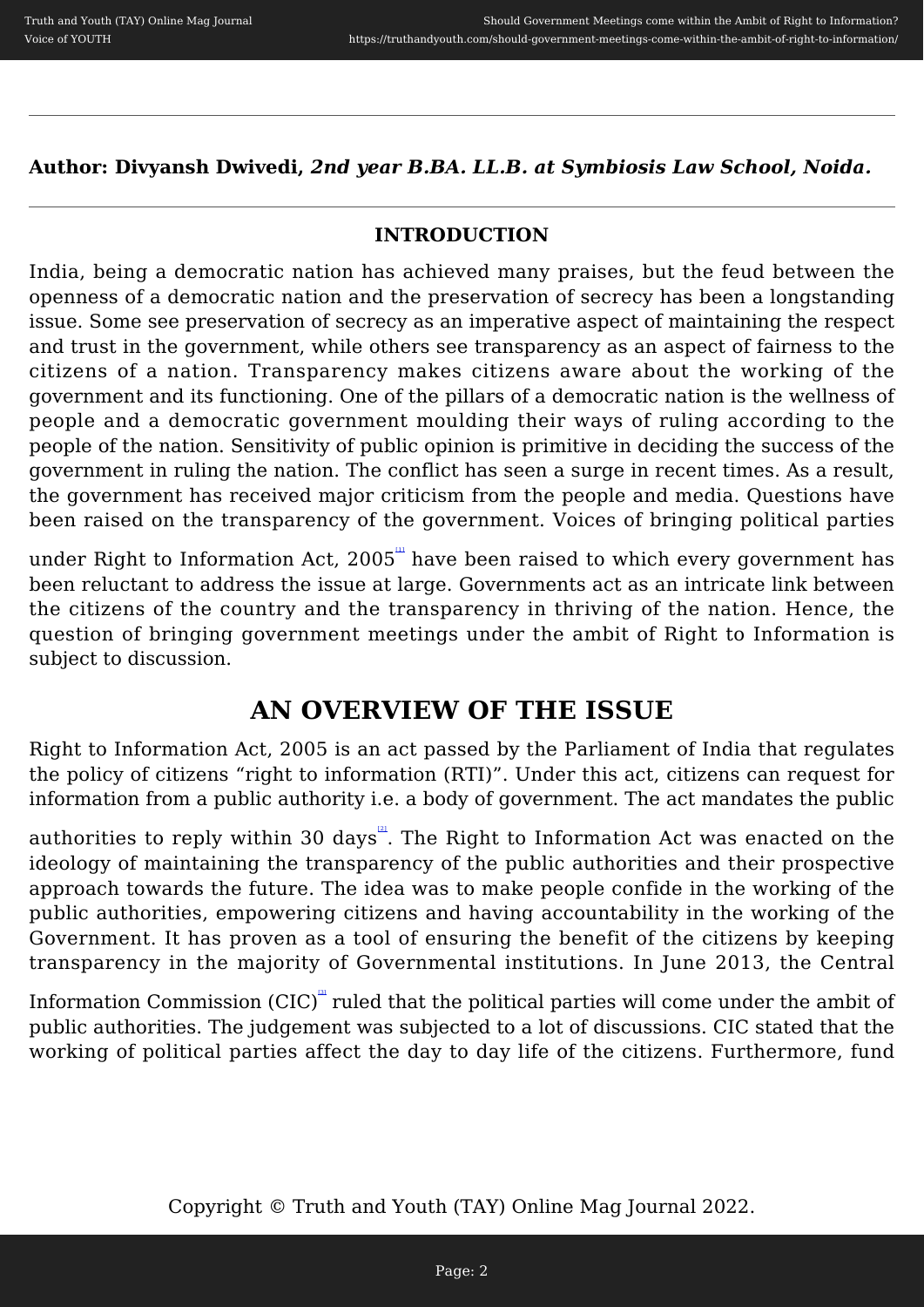allocations and policy making of the parties have no transparency at all. Political parties are vital in the optimization of the democratic machinery of the nation and hence, they are accountable for providing the information to the people of this country. CIC named six parties namely, Communist Party of India, National Congress Party, Bahujan Samaj Party,

Indian National Congress, Bharatiya Janata Party and Communist Party of India- Marxist" to be under RTI's ambit. Political parties neither complied with the order nor challenged it in the court. CIC reiterated its decision on political parties ignoring and not replying to its

decisions. The Department of Personnel and Training submitted an affidavit and termed CIC's decision as an erroneous conclusion. It was said that a very liberal representation

was made by the CIC of the RTI Act. A plea in the Supreme Court to bring political parties under the ambit of Right to Information Act was opposed by the Government stating that it would hinder their smooth internal functioning. They further stated that hindrance of the political functioning of a body is not the motive of RTI. It was under the RTI Act, that political parties do not fall under the category of public authorities. They stated that their finances are also subject to transparency under Income Tax Act, 1961. They submit their income tax returns to the IT department and their contribution reports, that only consist of donations above 20,000 rupees, to the Election Commission of India.

#### **CASE STUDIES**

On August 1, an amendment to the RTI Act was passed by the Union Cabinet stating that political parties will not come under the ambit of the RTI act. It also stated that following CIC's order is not binding on the parties and was termed as something that would kill the spirit of the act by the activists. Central Information Commissioner Shailesh Gandhi said that there is no exact definition of Section 2(h) of the RTI Act, rather the explanation is based on "*humara paisa, humara hisaab*" which was coined 8 years ago during the implementation of RTI Act.

Another instance was the Pension  $\text{Trust}^{\mathbb{H}}$  was brought under the RTI Act by an order in June 2010. It was ruled by the Central Information Commission that the trust was given rupees 1,303 crore by the Delhi High Court in the year 2002-2003. On hearing of the case, it was found out by the CIC that the total fund was more than 66% of the total amount that was available with the Pension Trust.

In January 2010, the Hon'ble High Court of Delhi declared Indian Olympic Association as the public authority and was brought under the ambit of RTI Act. Indian Olympic Association was an autonomous body in its functioning and management from the Central Government but its dependency on the funds to regulate and assist the travelling of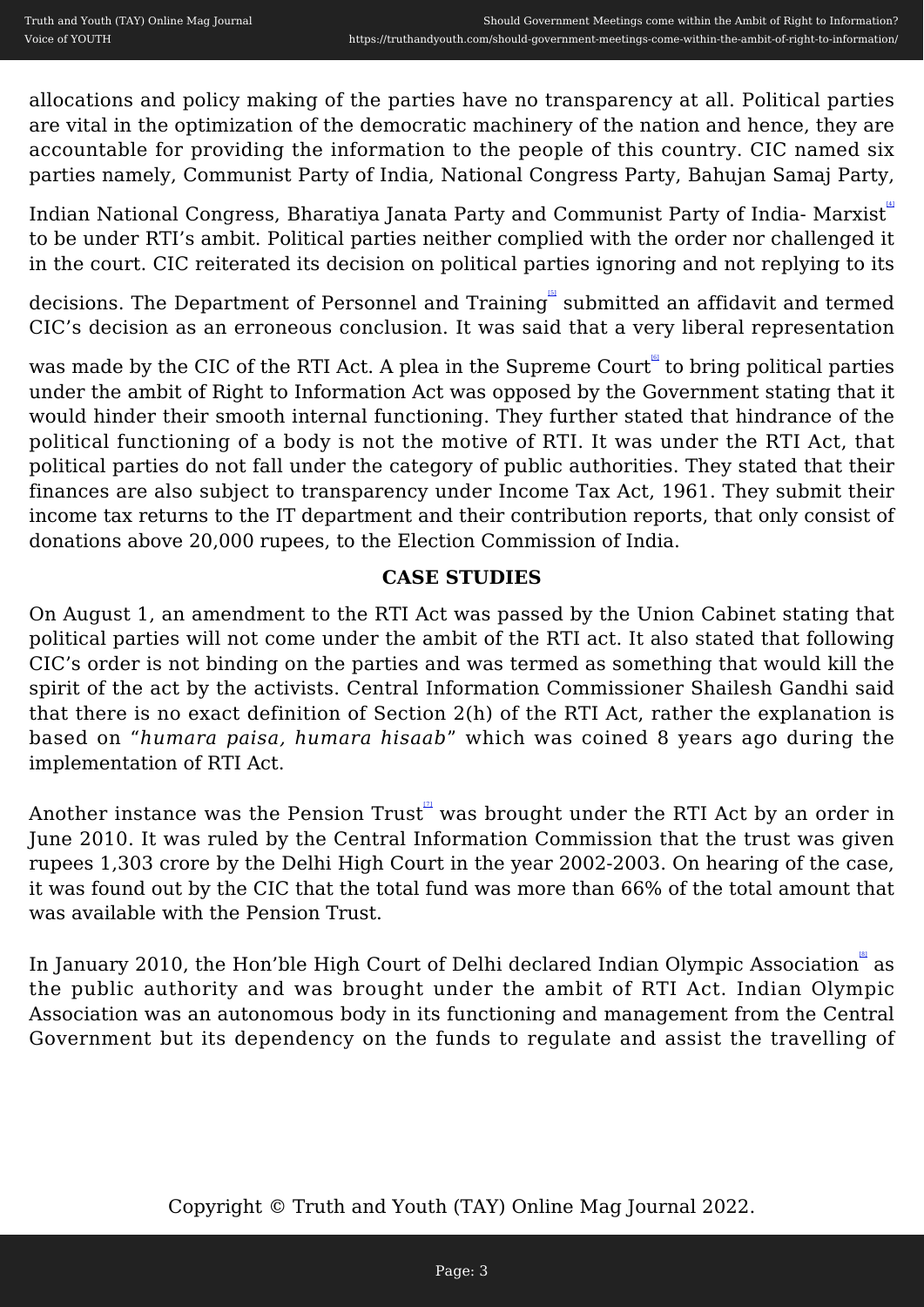sportspersons and managers made it fall under the ambit of public authority.

The same judgement was followed in which the High Court of Delhi declared Sanskriti

School as a public authority owing to the reason for its substantial funding from the government.

In January 2011, another decision passed by CIC held that Chandigarh Club was a public

authority because the rent of the land of 3.85 lakh square feet  $\mathbb{I}^{\mathbb{I}^{\mathbb{I}}}$  was not at a par with the market rate and was leased to the club.

#### **ANALYSIS**

With the passage of time, the debate between the constant declination of political parties to be under the ambit of RTI Act and the criticism from the RTI activists of political parties for not being included in public authorities has been in the news more than ever. Keeping political parties come under the ambit of the RTI Act will hinder their internal functioning and strategies. From government meetings to the allocation of finances, everything will be under the cover of transparency. Though political parties have been adamant in submitting a report of tax returns and donations to the Election Commission of India, the report of

only donations above ₹20,000 gets submitted. According to a report<sup>th</sup>, three-fourth of the donations are below ₹20,000 and there has been no record with the Election Commission of the same. On one hand, covering them under the RTI act will have utmost transparency, while on the other, it will expose the government's plan of action to the rivals and other political parties. If government meetings would be covered under the RTI act, the party's futuristic planning for their own benefit would also be revealed. The Government will not have any kind of privacy and everything would be transparent. There is no doubt that in every Government meeting, apart from the general discussions, party planning and vision for the upcoming campaign is too discussed, covering them under RTI would leave no room for Government to openly discuss their plans within the party members. In a recent incident, Prime Minister Narendra Modi was having a meeting with the Chief Minister of different states. It was a behind the door meeting related to the further plan of tackling COVID-19 in the nation. During the meeting, Mr. Arvind Kejriwal, on his chance to speak, started recording the meeting. Prime minister got furious about this and told him not to break the protocols. The whole incident was recorded on National television. Public made fun of the whole incident and social media was flooded with memes on this issue. This is an added disadvantage of covering government meetings under RTI Act. Every person has a different understanding of things, some will interpret the meeting discussions in a constructive way while some will heavily oppose them, this will create chaos among the nation. Memes will trend all around social media, and it will hinder the harmony of both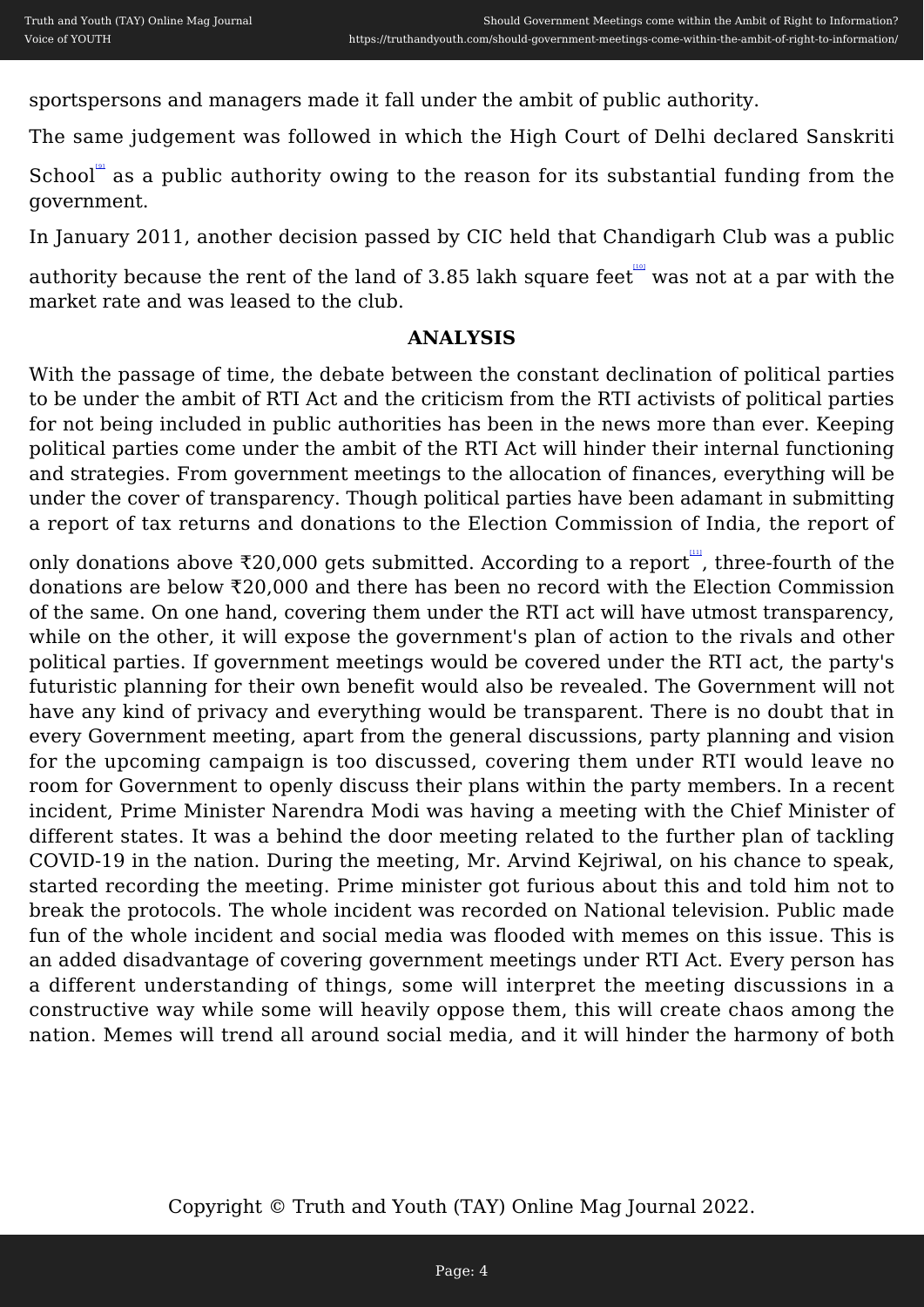meetings and the government. In another event, a RTI application was filed by a student of

a University in Bengaluru stating that PM Care Fund<sup>121</sup> is a public authority and it should be covered under the RTI Act. He stated that the Prime Minister is the ex-officio chairman of the committee of three cabinet ministers and its substantive funding is given by the Government, so it comes under the definition of public authority. He received a reply from PMO after thirty days stating that PM Cares fund is not a public authority and the relevant information is already available on the website, pmcares.gov.in. The following examples clearly show how governments have always criticised the move of bringing them under the

public authorities. On the other hand, bringing them under the ambit of RTI will lead to transparency since the center is responsible for democracy and empowering citizen's goodwill, this move will make citizens feel more equipped with the information.

#### **CONCLUSION**

The debate between the issue has been a longstanding one, where on one side, the activists support the idea of bringing government meetings and political parties under the ambit of RTI Act, on the other, the reluctance of the government to abide by it is clearly visible. The debate leads to questioning the transparency of the Government. Question on governments working has been ardently raised. The issue of government meetings coming under the ambit of RTI needs to be decided. The end of this debate will expose the Union to adopt transparency in their working, which has been non-transparent for a very long time. RTI works for empowering the citizens and bringing transparency in the working of bodies and it will keep on doing that till the final and unambiguous answer to this issue settles.

## **REFERENCES**

- 1. University Grants Commission,<https://www.ugc.ac.in/subpage/RTI-Act.aspx>, (last visited, Apr. 26, 2021)  $\uparrow$
- 2. LAWyeraclubindia, https://www.lawyersclubindia.com/articles/right-to-information-act-11878.asp , (last visited, Apr.26, 2021) [↑](#page--1-0)
- 3. Association for Democratic Reforms, [https://adrindia.org/content/political-parties-under-rti,](https://adrindia.org/content/political-parties-under-rti) (last visited Apr. 26, 2021) [↑](#page--1-0)

4. DNA, [https://www.dnaindia.com/pune/report-should-political-parties-come-under-the-ambit](https://www.dnaindia.com/pune/report-should-political-parties-come-under-the-ambit-of-rti-1844504)[of-rti-1844504](https://www.dnaindia.com/pune/report-should-political-parties-come-under-the-ambit-of-rti-1844504), (last visited, Apr.26, 2021) [↑](#page--1-0)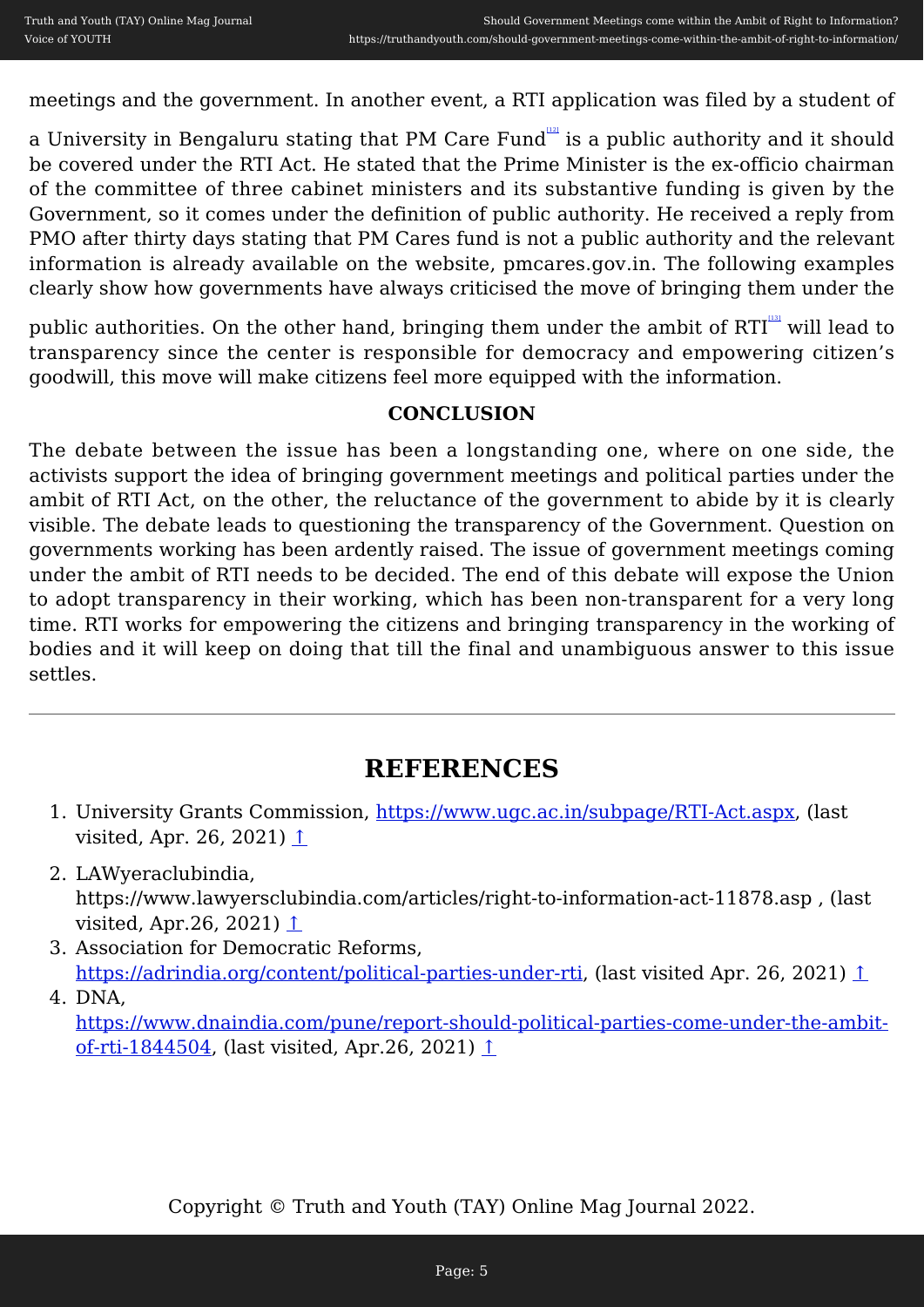- 5. Joydeep, MyIndia, [The Central Information Commission's Decision to Bring the](https://www.mapsofindia.com/my-india/politics/the-central-information-commissions-decision-to-bring-the-political-parties-under-rti-mandates) [Political Parties Under RTI Mandates - Government](https://www.mapsofindia.com/my-india/politics/the-central-information-commissions-decision-to-bring-the-political-parties-under-rti-mandates), (last visited, Apr. 26, 2021) [↑](#page--1-0)
- 6. Utkarsh Anand, The Indian Express, [https://indianexpress.com/article/india/india-others/political-parties-cant-be-under-rti](https://indianexpress.com/article/india/india-others/political-parties-cant-be-under-rti-act-centre-tells-sc/)[act-centre-tells-sc/,](https://indianexpress.com/article/india/india-others/political-parties-cant-be-under-rti-act-centre-tells-sc/) 9last visited, Apr. 27,2021) [↑](#page--1-0)
- 7. Timesnownews.com, [https://www.timesnownews.com/india/video/should-political-parties-too-be-brought-un](https://www.timesnownews.com/india/video/should-political-parties-too-be-brought-under-the-ambit-of-rti/52395) [der-the-ambit-of-rti/52395](https://www.timesnownews.com/india/video/should-political-parties-too-be-brought-under-the-ambit-of-rti/52395), (last visited, Apr.27, 2021)  $\uparrow$
- 8. Krishnadas Rajgopal, The Hindu, [https://www.thehindu.com/news/national/govt-funded-ngos-come-under-rti-ambit-says](https://www.thehindu.com/news/national/govt-funded-ngos-come-under-rti-ambit-says-sc/article29444279.ece) [-sc/article29444279.ece.](https://www.thehindu.com/news/national/govt-funded-ngos-come-under-rti-ambit-says-sc/article29444279.ece) [↑](#page--1-0)
- 9. Kiran Prasad, *E-Governance Policy for Modernizing Government through Digital Democracy in IndiaJournal of Information Policy, vol. 2, 2012, pp. 183–203* JSTOR, www.jstor.org/stable/10.5325/jinfopoli.2.2012.0183. [↑](#page--1-0)
- 10. Anshu Jain. *"GOOD GOVERNANCE AND RIGHT TO INFORMATION: A PERSPECTIVE." Journal of the Indian Law Institute 54, no. 4 : 506-19*,(JSTOR),http://www.jstor.org/stable/43953611. [↑](#page--1-0)
- 11. Press Trust Of India, The Hindu, [https://www.thehindu.com/news/national/cji-under-rti-ambit-no-one-is-above-law-say-t](https://www.thehindu.com/news/national/cji-under-rti-ambit-no-one-is-above-law-say-transparency-activists/article29964007.ece) [ransparency-activists/article29964007.ece.](https://www.thehindu.com/news/national/cji-under-rti-ambit-no-one-is-above-law-say-transparency-activists/article29964007.ece) [↑](#page--1-0)
- 12. Priscila Jebaraj, The Hindu, [https://www.thehindu.com/news/national/coronavirus-pm-cares-is-not-a-public-authori](https://www.thehindu.com/news/national/coronavirus-pm-cares-is-not-a-public-authority-under-rti-act-pmo/article31712146.ece) [ty-under-rti-act-pmo/article31712146.ece,](https://www.thehindu.com/news/national/coronavirus-pm-cares-is-not-a-public-authority-under-rti-act-pmo/article31712146.ece) (last visited, Apr. 2021) [↑](#page--1-0)
- 13. Prabodh Saxena, *Public Authority and the RTI." Economic and Political Weekly 44, no. 16 (2009): 13-16*, (JSTOR), http://www.jstor.org/stable/40279148. [↑](#page--1-0)